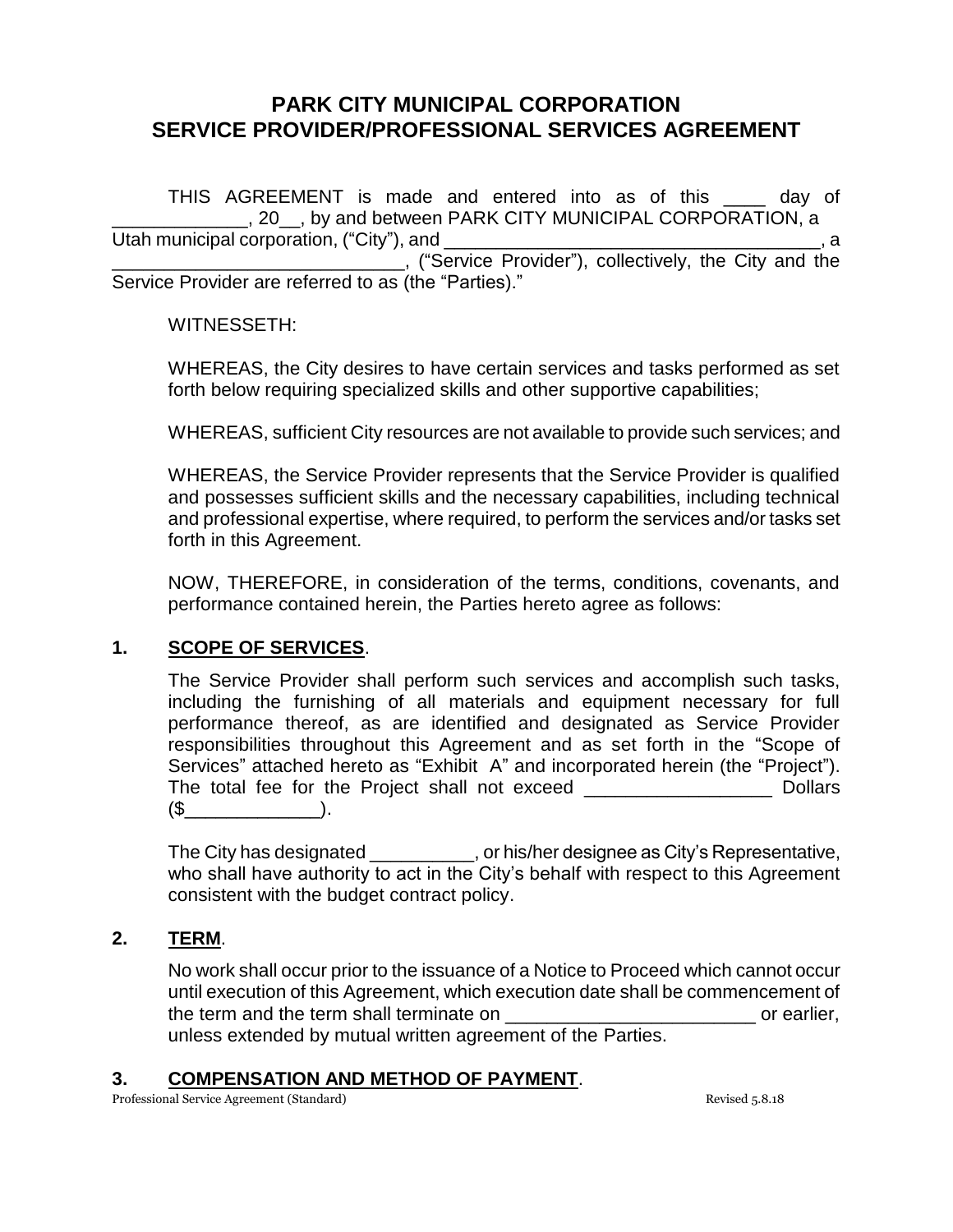- A. Payments for services provided hereunder shall be made monthly following the performance of such services.
- B. No payment shall be made for any service rendered by the Service Provider except for services identified and set forth in this Agreement.
- C. For all "extra" work the City requires, the City shall pay the Service Provider for work performed under this Agreement according to the schedule attached hereto as "Exhibit B," or if none is attached, as subsequently agreed to by both Parties in writing.
- D. The Service Provider shall submit to the City Manager or her designee on forms approved by the City Manager, an invoice for services rendered during the pay period. The City shall make payment to the Service Provider within thirty (30) days thereafter. Requests for more rapid payment will be considered if a discount is offered for early payment. Interest shall accrue at a rate of six percent (6%) per annum for services remaining unpaid for sixty (60) days or more.
- E. The Service Provider reserves the right to suspend or terminate work and this Agreement if any unpaid account exceeds sixty (60) days.
- F. Service Provider acknowledges that the continuation of this Agreement after the end of the City's fiscal year is specifically subject to the City Council's approval of the annual budget.

## **4. RECORDS AND INSPECTIONS**.

- A. The Service Provider shall maintain books, records, documents, statements, reports, data, information, and other material with respect to matters covered, directly or indirectly, by this Agreement, including (but not limited to) that which is necessary to sufficiently and properly reflect all direct and indirect costs related to the performance of this Agreement, and shall maintain such accounting procedures and practices as may be necessary to assure proper accounting of all funds paid pursuant to this Agreement.
- B. The Service Provider shall retain all such books, records, documents, statements, reports, data, information, and other material with respect to matters covered, directly or indirectly, by this Agreement for six (6) years after expiration of the Agreement.
- C. The Service Provider shall, at such times and in such form as the City may require, make available for examination by the City, its authorized representatives, the State Auditor, or other governmental officials authorized by law to monitor this Agreement all such books, records, documents,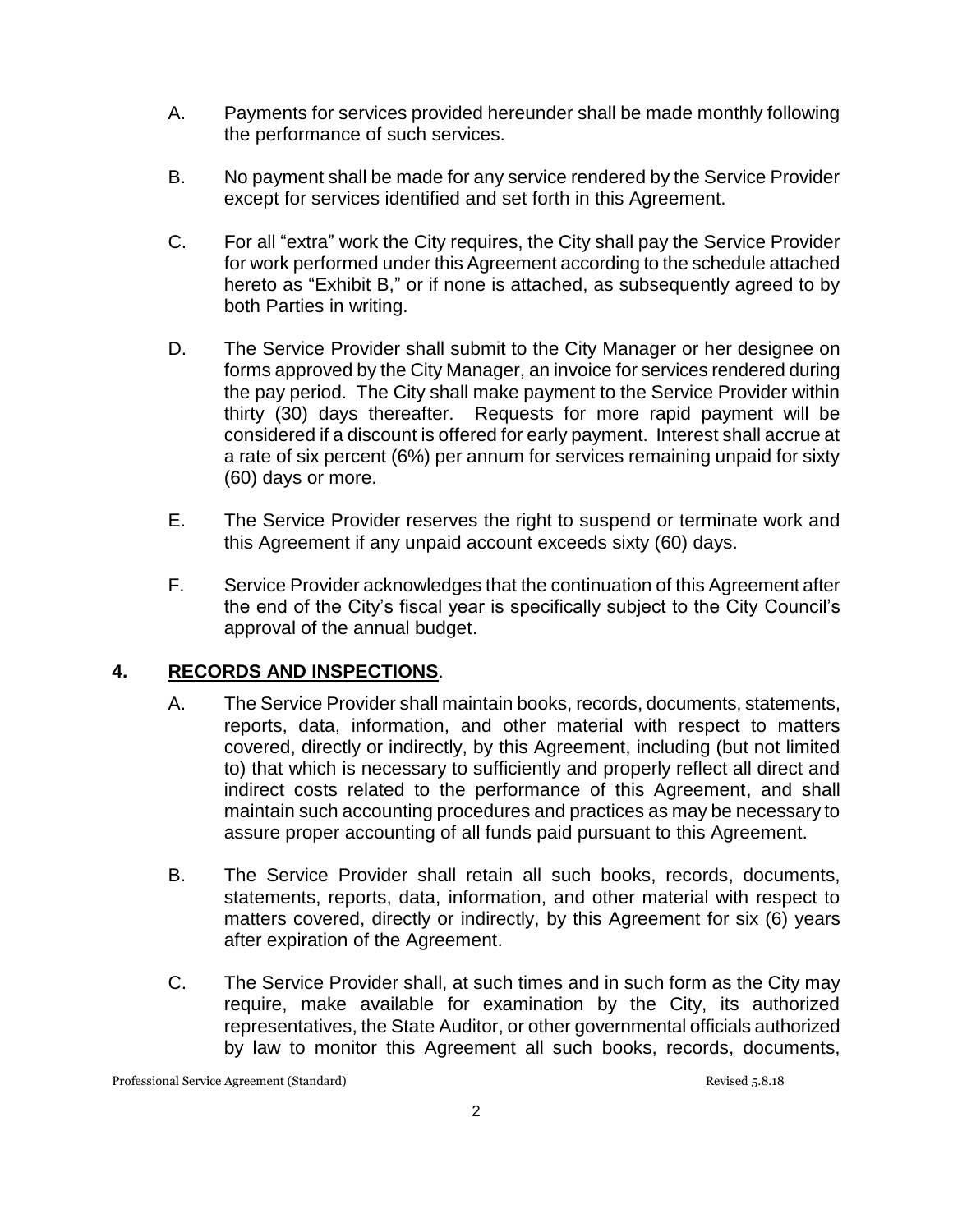statements, reports, data, information, and other material with respect to matters covered, directly or indirectly, by this Agreement. The Service Provider shall permit the City or its designated authorized representative to audit and inspect other data relating to all matters covered by this Agreement. The City may, at its discretion, conduct an audit at its expense, using its own or outside auditors, of the Service Provider's activities, which relate directly or indirectly to this Agreement.

D**.** The City is subject to the requirements of the Government Records Access and Management Act, Chapter 2, Title 63G, Utah Code Annotated, 1953, as amended and Park City Municipal Code Title 5 ("GRAMA"). All materials submitted by Service Provider pursuant to this Agreement are subject to disclosure unless such materials are exempt from disclosure pursuant to GRAMA. The burden of claiming and exemption form disclosure rests solely with Service Provider. Any materials for which Service Provider claims a privilege from disclosure based on business confidentiality shall be submitted marked as "confidential - business confidentiality" and accompanied by a concise statement from Service Provider of reasons supporting its claim of business confidentiality. Generally, GRAMA only protects against the disclosure of trade secrets or commercial information that could reasonably be expected to result in unfair competitive injury. The City will make reasonable efforts to notify Service Provider of any requests made for disclosure of documents submitted under a claim of confidentiality. Service Provider specifically waives any claims against the City related to any disclosure of materials pursuant to GRAMA.

## **5. INDEPENDENT CONTRACTOR RELATIONSHIP**.

- A. The Parties intend that an independent Service Provider/City relationship will be created by this Agreement. No agent, employee, or representative of the Service Provider shall be deemed to be an employee, agent, or representative of the City for any purpose, and the employees of the Service Provider are not entitled to any of the benefits the City provides for its employees. The Service Provider will be solely and entirely responsible for its acts and for the acts of its agents, employees, subcontractors or representatives during the performance of this Agreement.
- B. In the performance of the services herein contemplated the Service Provider is an independent contractor with the authority to control and direct the performance of the details of the work, however, the results of the work contemplated herein must meet the approval of the City and shall be subject to the City's general rights of inspection and review to secure the satisfactory completion thereof.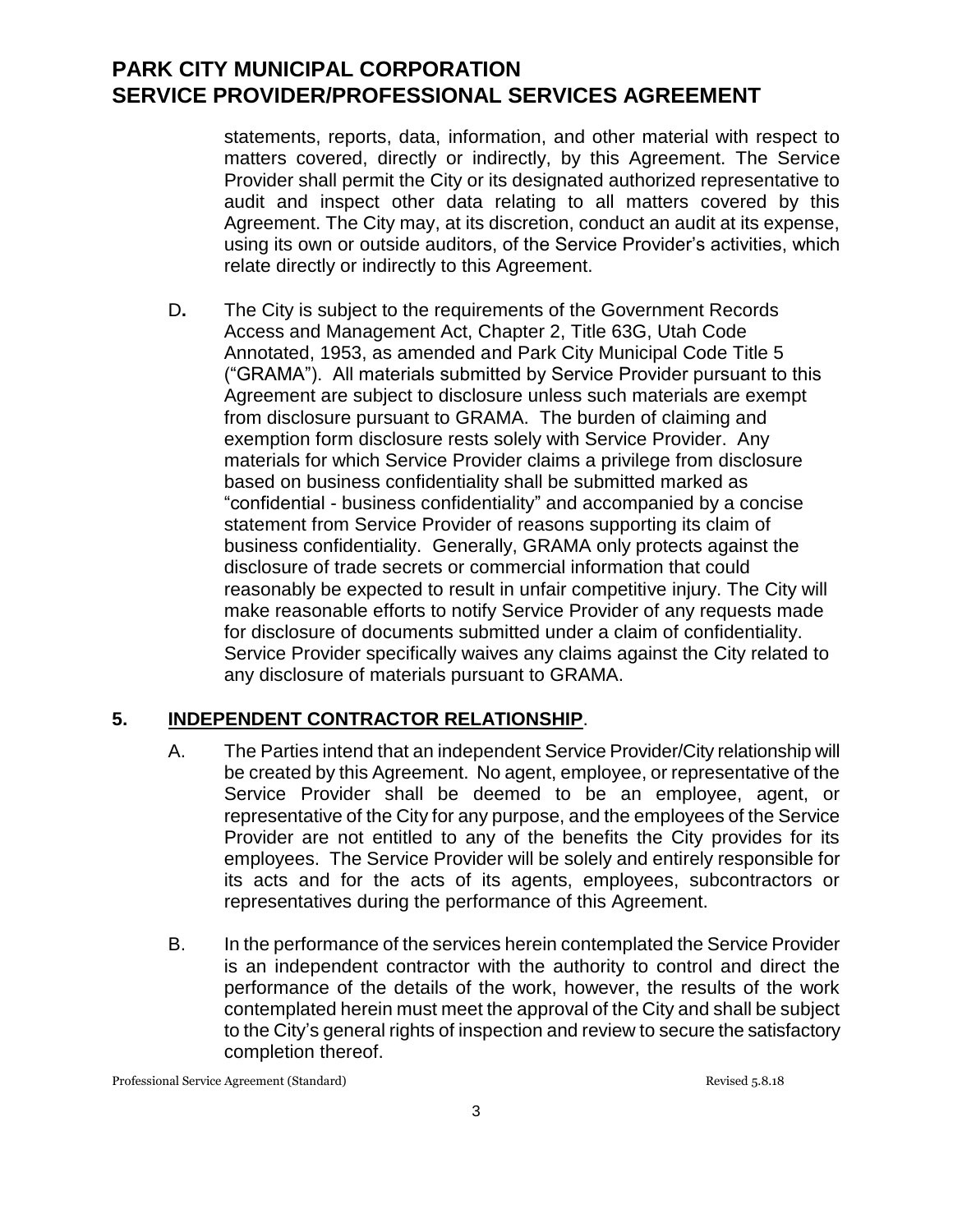## **6. SERVICE PROVIDER EMPLOYEE/AGENTS**.

The City may at its sole discretion require the Service Provider to remove an employee(s), agent(s), or representative(s) from employment on this Project. The Service Provider may, however, employ that (those) individuals(s) on other non-City related projects.

## **7. HOLD HARMLESS INDEMNIFICATION**.

- A. The Service Provider shall indemnify and hold the City and its agents, employees, and officers, harmless from and shall process and defend at its own expense any and all claims, demands, suits, at law or equity, actions, penalties, losses, damages, or costs, of whatsoever kind or nature, brought against the City arising out of, in connection with, or incident to the execution of this Agreement and/or the Service Provider's negligent performance or failure to perform any aspect of this Agreement; provided, however, that if such claims are caused by or result from the concurrent negligence of the City, its agents, employees, and officers, this indemnity provision shall be valid and enforceable only to the extent of the negligence of the Service Provider; and provided further, that nothing herein shall require the Service Provider to hold harmless or defend the City, its agents, employees and/or officers from any claims arising from the sole negligence of the City, its agents, employees, and/or officers. The Service Provider expressly agrees that the indemnification provided herein constitutes the Service Provider's limited waiver of immunity as an employer under Utah Code Section 34A-2- 105; provided, however, this waiver shall apply only to the extent an employee of Service Provider claims or recovers compensation from the City for a loss or injury that Service Provider would be obligated to indemnify the City for under this Agreement. This limited waiver has been mutually negotiated by the Parties, and is expressly made effective only for the purposes of this Agreement. The provisions of this section shall survive the expiration or termination of this Agreement.
- B. No liability shall attach to the City by reason of entering into this Agreement except as expressly provided herein.

### **8. INSURANCE**.

The Service Provider shall procure and maintain for the duration of the Agreement, insurance against claims for injuries to persons or damage to property which may arise from or in connection with the performance of the work hereunder by the Service Provider, their agents, representatives, employees, or subcontractors. The Service Provider shall provide a Certificate of Insurance evidencing: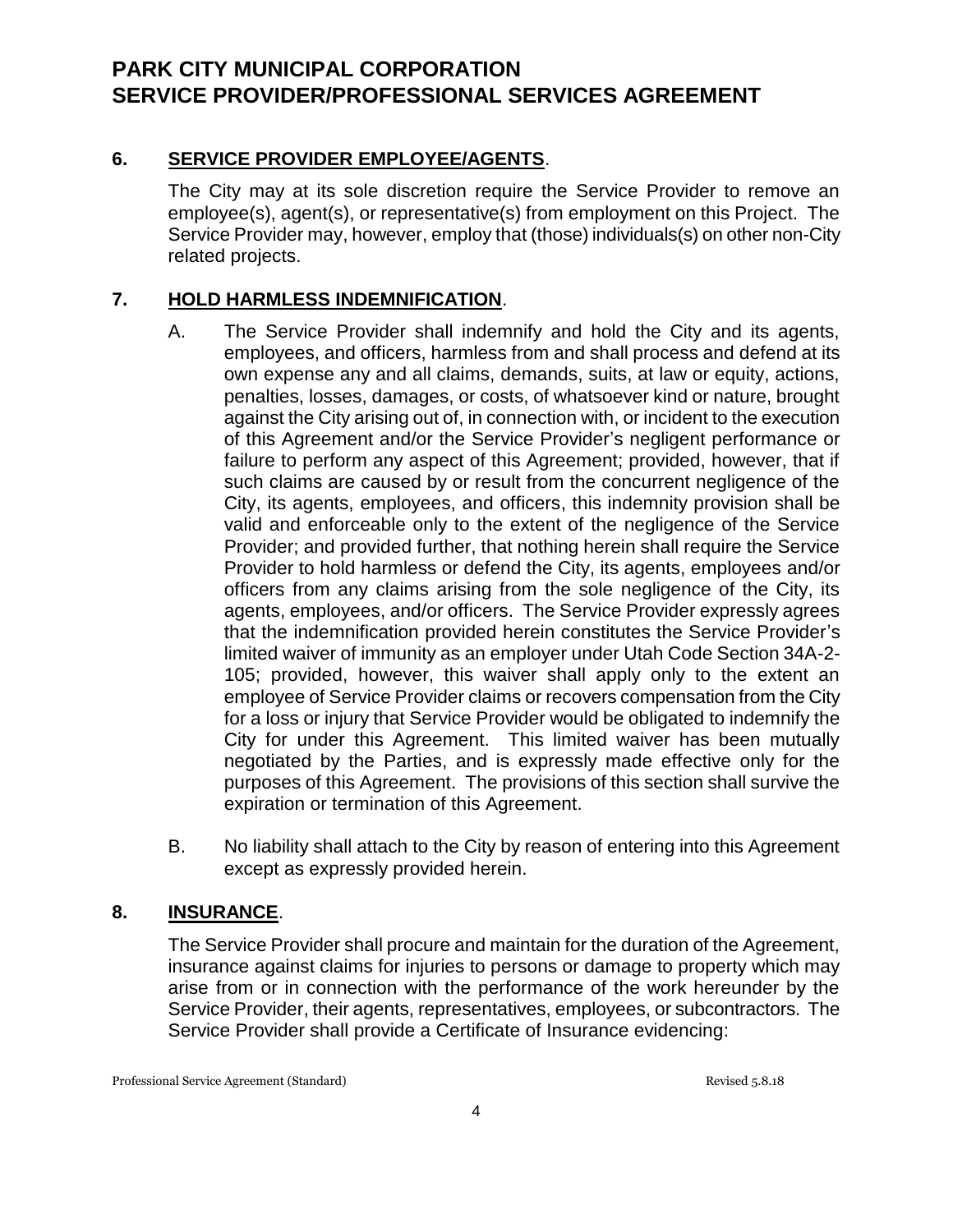A. General Liability insurance written on an occurrence basis with limits no less than One Million Dollars (\$1,000,000) per occurrence and Three Million Dollars (\$3,000,000) aggregate for personal injury, bodily injury and property damage.

 The Service Provider shall increase the limits of such insurance to at least the amount of the Limitation of Judgments described in Section 63G-7-604 of the Governmental Immunity Act of Utah, as calculated by the state risk manager every two years and stated in Utah Admin. Code R37-4-3.

- B. Automobile Liability insurance with limits no less than Two Million Dollars (\$2,000,000) combined single limit per accident for bodily injury and property damage.
- C. Professional Liability (Errors and Omissions) insurance (if applicable) with annual limits no less than One Million Dollars (\$1,000,000) per occurrence. If written on a claims-made basis, the Service Provider warrants that the retroactive date applicable to coverage precedes the effective date of this agreement; and that continuous coverage will be maintained for an extended reporting period and tail coverage will be purchased for a period of at least three (3) years beginning from the time that work under this agreement is complete.
- D. Workers Compensation insurance limits written as follows: Bodily Injury by Accident Five Hundred Thousand Dollars (\$500,000) each accident; Bodily Injury by Disease Five Hundred Thousand Dollars (\$500,000) each employee, Five Hundred Thousand Dollar (\$500,000) policy limit.
- E. The City shall be named as an additional insured on general liability and auto liability insurance policies, with respect to work performed by or on behalf of the Service Provider and a copy of the endorsement naming the City as an additional insured shall be attached to the Certificate of Insurance. Should any of the above described policies be cancelled before the expiration date thereof, Service Provider shall deliver notice to the City within thirty (30) days of cancellation. The City reserves the right to request certified copies of any required policies.
- F. The Service Provider's insurance shall contain a clause stating that coverage shall apply separately to each insured against whom claim is made or suit is brought, except with respect to the limits of the insurer's liability.

### **9. TREATMENT OF ASSETS**.

Professional Service Agreement (Standard) and Revised 5.8.18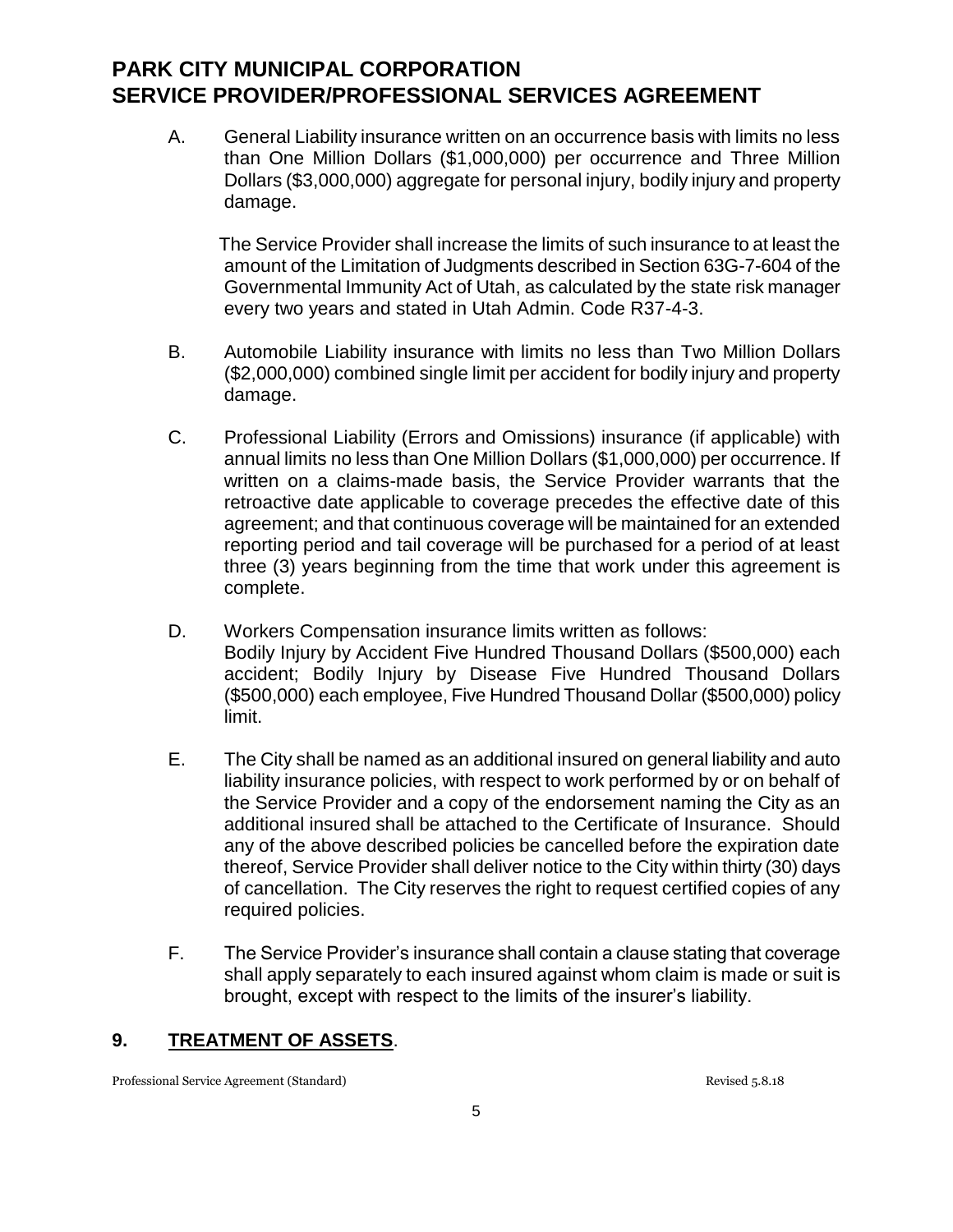Title to all property furnished by the City shall remain in the name of the City and the City shall become the owner of the work product and other documents, if any, prepared by the Service Provider pursuant to this Agreement (contingent on City's performance hereunder).

### **10. COMPLIANCE WITH LAWS AND WARRANTIES**.

- A. The Service Provider, in the performance of this Agreement, shall comply with all applicable federal, state, and local laws and ordinances, including regulations for licensing, certification and operation of facilities, programs and accreditation, and licensing of individuals, and any other standards or criteria as described in this Agreement to assure quality of services.
- B. Unless otherwise exempt, the Service Provider is required to have a valid Park City business license.
- C. The Service Provider specifically agrees to pay any applicable fees or charges which may be due on account of this Agreement.
- D. If this Agreement is entered into for the physical performance of services within Utah the Service Provider shall register and participate in E-Verify, or equivalent program. The Service Provider agrees to verify employment eligibility through E-Verify, or equivalent program, for each new employee that is employed within Utah, unless exempted by Utah Code Ann. § 63G-12- 302.
- E. Service Provider shall be solely responsible to the City for the quality of all services performed by its employees or sub-contractors under this Agreement. Service Provider hereby warrants that the services performed by its employees or sub-contractors will be performed substantially in conformance with the standard of care observed by similarly situated companies providing services under similar conditions.

## **11. NONDISCRIMINATION**.

- A. The City is an equal opportunity employer.
- B. In the performance of this Agreement, Service Provider will not discriminate against any qualified person in matters of compensation and other terms, privileges, and conditions of employment because of: race, color, religion, sex (including pregnancy, childbirth, pregnancyrelated conditions, breastfeeding, or medical conditions related to breastfeeding), national origin, age (40 or older), disability, genetic information, sexual orientation, gender identity, or protected expressions. Service Provider shall take such action with respect to this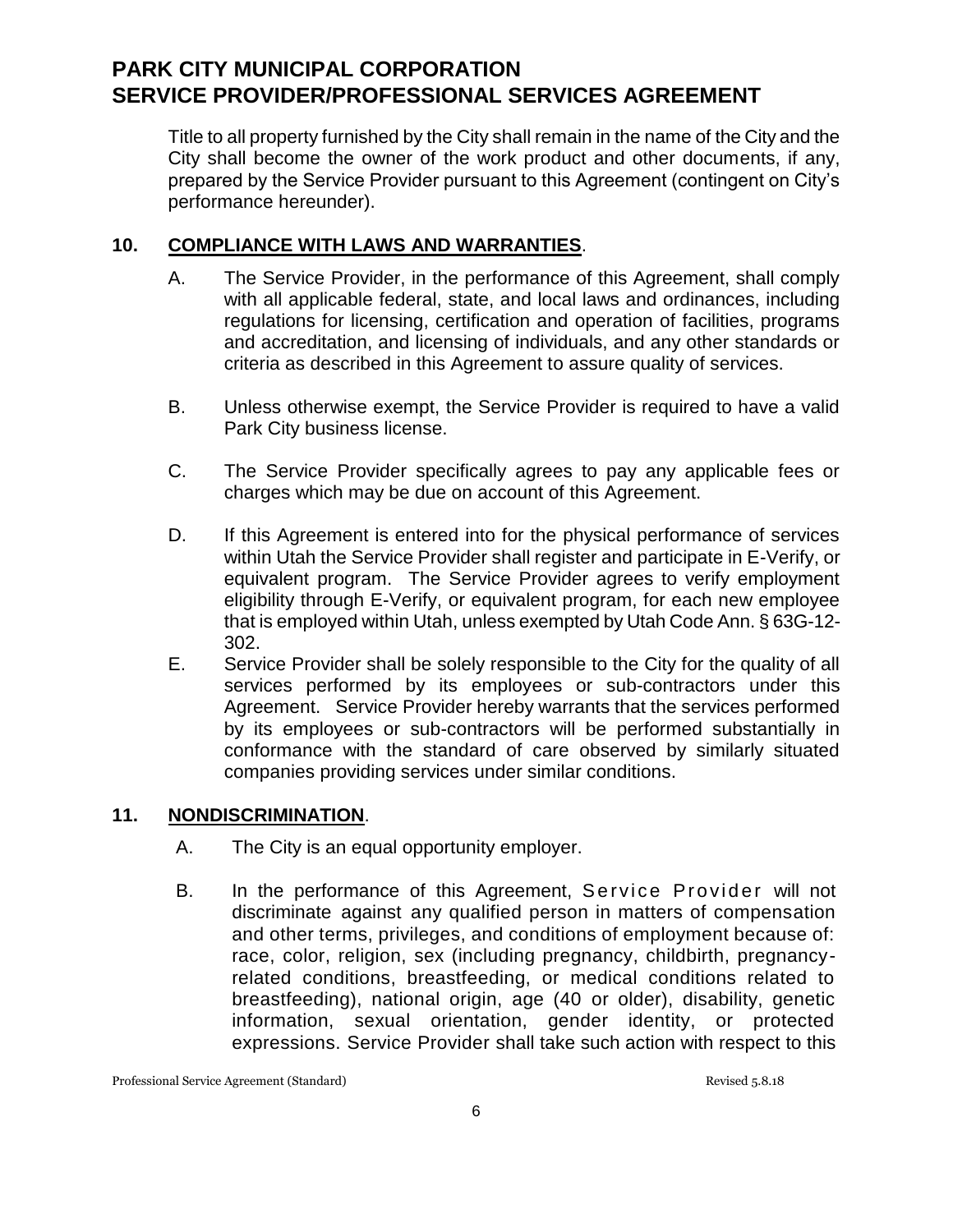Agreement as may be required to ensure full compliance with local, State and federal laws prohibiting discrimination in employment.

- C. Service Provider will not discriminate against any recipient of any services or benefits provided for in this Agreement on the grounds of race, color, religion, sex (including pregnancy, childbirth, pregnancy-related conditions, breastfeeding, or medical conditions related to breastfeeding), national origin, age (40 or older), disability, genetic information, sexual orientation, gender identity, or protected expressions.
- D. If any assignment or subcontracting has been authorized by the City, said assignment or subcontract shall include appropriate safeguards against discrimination. The Service Provider shall take such action as may be required to ensure full compliance with the provisions in the immediately preceding paragraphs herein.

## **12. ASSIGNMENTS/SUBCONTRACTING**.

- A. The Service Provider shall not assign its performance under this Agreement or any portion of this Agreement without the written consent of the City, and it is further agreed that said consent must be sought in writing by the Service Provider not less than thirty (30) days prior to the date of any proposed assignment. The City reserves the right to reject without cause any such assignment. Any assignment made without the prior express consent of the City, as required by this part, shall be deemed null and void.
- B. Any work or services assigned hereunder shall be subject to each provision of this Agreement and property bidding procedures where applicable as set forth in local, state or federal statutes, ordinance and guidelines.
- C. Any technical/professional service subcontract not listed in this Agreement, must have express advance approval by the City.
- D. Each subcontractor that physically performs services within Utah shall submit an affidavit to the Service Provider stating that the subcontractor has used E-Verify, or equivalent program, to verify the employment status of each new employee, unless exempted by Utah Code Ann. § 63G-12-302.

## **13. CHANGES**.

Either party may request changes to the scope of services and performance to be provided hereunder, however, no change or addition to this Agreement shall be valid or binding upon either party unless such change or addition be in writing and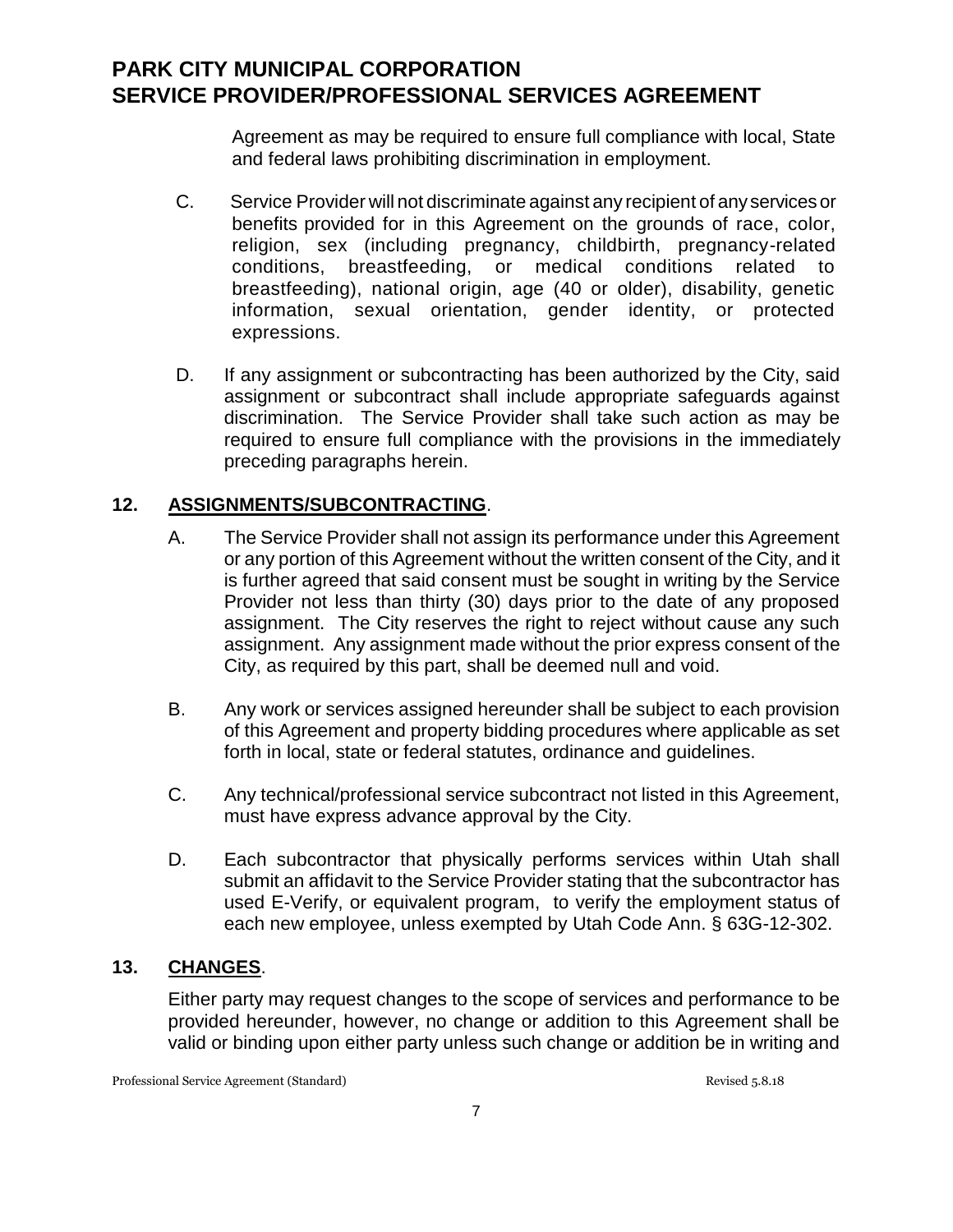signed by both Parties. Such amendments shall be attached to and made part of this Agreement.

### **14. PROHIBITED INTEREST, NO THIRD PARTY RIGHTS AND NO GRATUITY TO CITY EMPLOYEES**.

- A. No member, officer, or employee of the City shall have any interest, direct or indirect, in this Agreement or the proceeds thereof.
- B. Nothing herein is intended to confer rights of any kind in any third party.
- C. No City employee who has procurement decision making authority and is engaged in the procurement process, or the process of administering a contract may knowingly receive anything of value including but not limited to gifts, meals, lodging or travel from anyone that is seeking or has a contract with the City.

## **15. MODIFICATIONS TO TASKS AND MISCELLANEOUS PROVISIONS**.

- A. All work proposed by the Service Provider is based on current government ordinances and fees in effect as of the date of this Agreement.
- B. Any changes to current government ordinances and fees which affect the scope or cost of the services proposed may be billed as an "extra" pursuant to Paragraph 3(C), or deleted from the scope, at the option of the City.
- C. The City shall make provision for access to the property and/or project and adjacent properties, if necessary for performing the services herein.

### **16. TERMINATION**.

- A. Either party may terminate this Agreement, in whole or in part, at any time, by at least thirty (30) days' written notice to the other party. The Service Provider shall be paid its costs, including contract close-out costs, and profit on work performed up to the time of termination. The Service Provider shall promptly submit a termination claim to the City. If the Service Provider has any property in its possession belonging to the City, the Service Provider will account for the same, and dispose of it in a manner directed by the City.
- Professional Service Agreement (Standard) 8.8.18 B. If the Service Provider fails to perform in the manner called for in this Agreement, or if the Service Provider fails to comply with any other provisions of the Agreement and fails to correct such noncompliance within three (3) days' written notice thereof, the City may immediately terminate this

8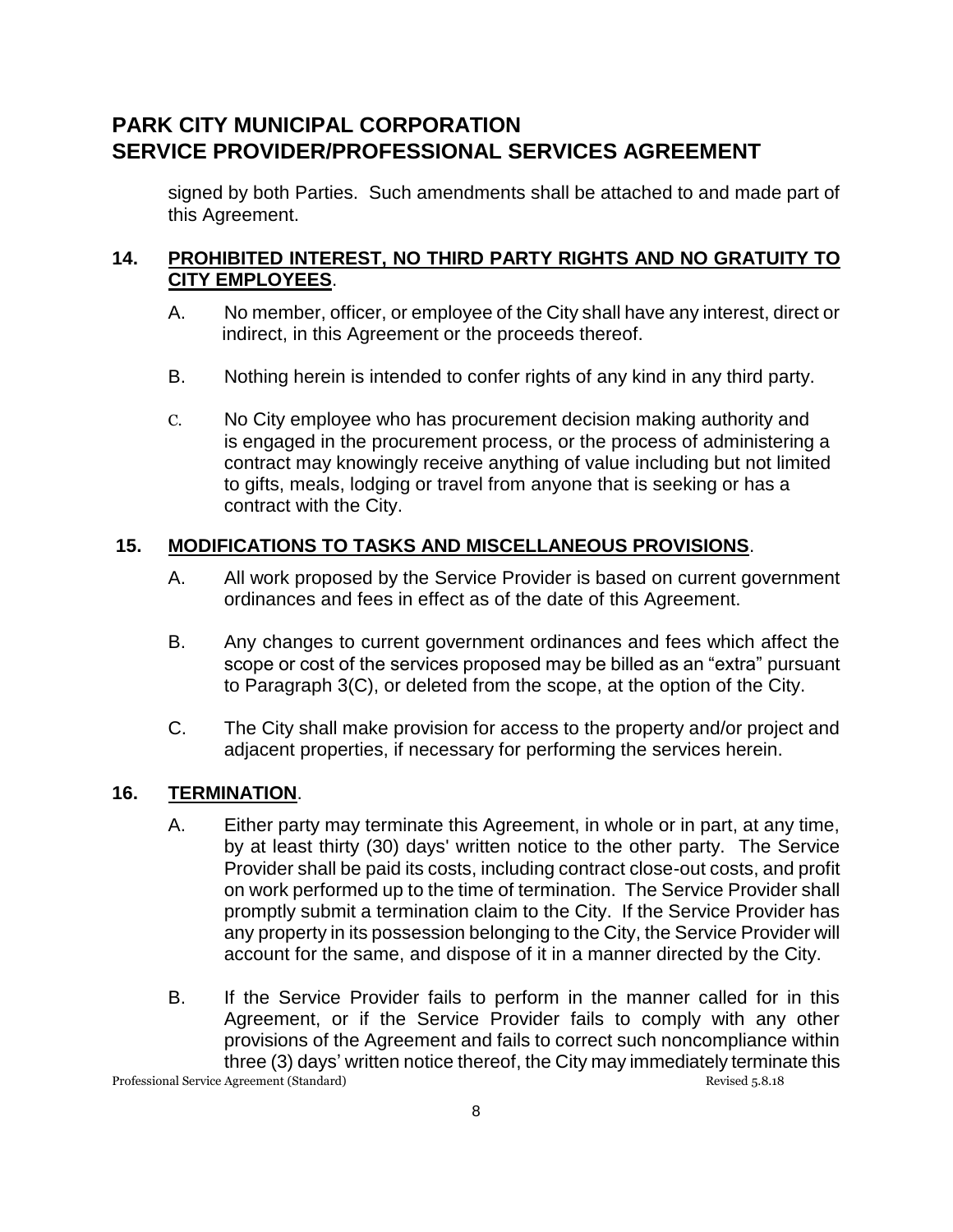Agreement for cause. Termination shall be effected by serving a notice of termination on the Service Provider setting forth the manner in which the Service Provider is in default. The Service Provider will only be paid for services performed in accordance with the manner of performance set forth in this Agreement.

### **17. NOTICE**.

Notice provided for in this Agreement shall be sent by certified mail to the addresses designated for the Parties on the last page of this Agreement. Notice is effective upon the date it was sent, except that a notice of termination pursuant to paragraph 16 is effective upon receipt. All reference to "days" in this Agreement shall mean calendar days.

### **18. ATTORNEYS FEES AND COSTS**.

If any legal proceeding is brought for the enforcement of this Agreement, or because of a dispute, breach, default, or misrepresentation in connection with any of the provisions of this Agreement, the prevailing party shall be entitled to recover from the other party, in addition to any other relief to which such party may be entitled, reasonable attorney's fees and other costs incurred in connection with that action or proceeding.

#### **19. JURISDICTION AND VENUE**.

- A. This Agreement has been and shall be construed as having been made and delivered within the State of Utah, and it is agreed by each party hereto that this Agreement shall be governed by laws of the State of Utah, both as to interpretation and performance.
- B. Any action of law, suit in equity, or judicial proceeding for the enforcement of this Agreement, or any provisions thereof, shall be instituted and maintained only in any of the courts of competent jurisdiction in Summit County, Utah.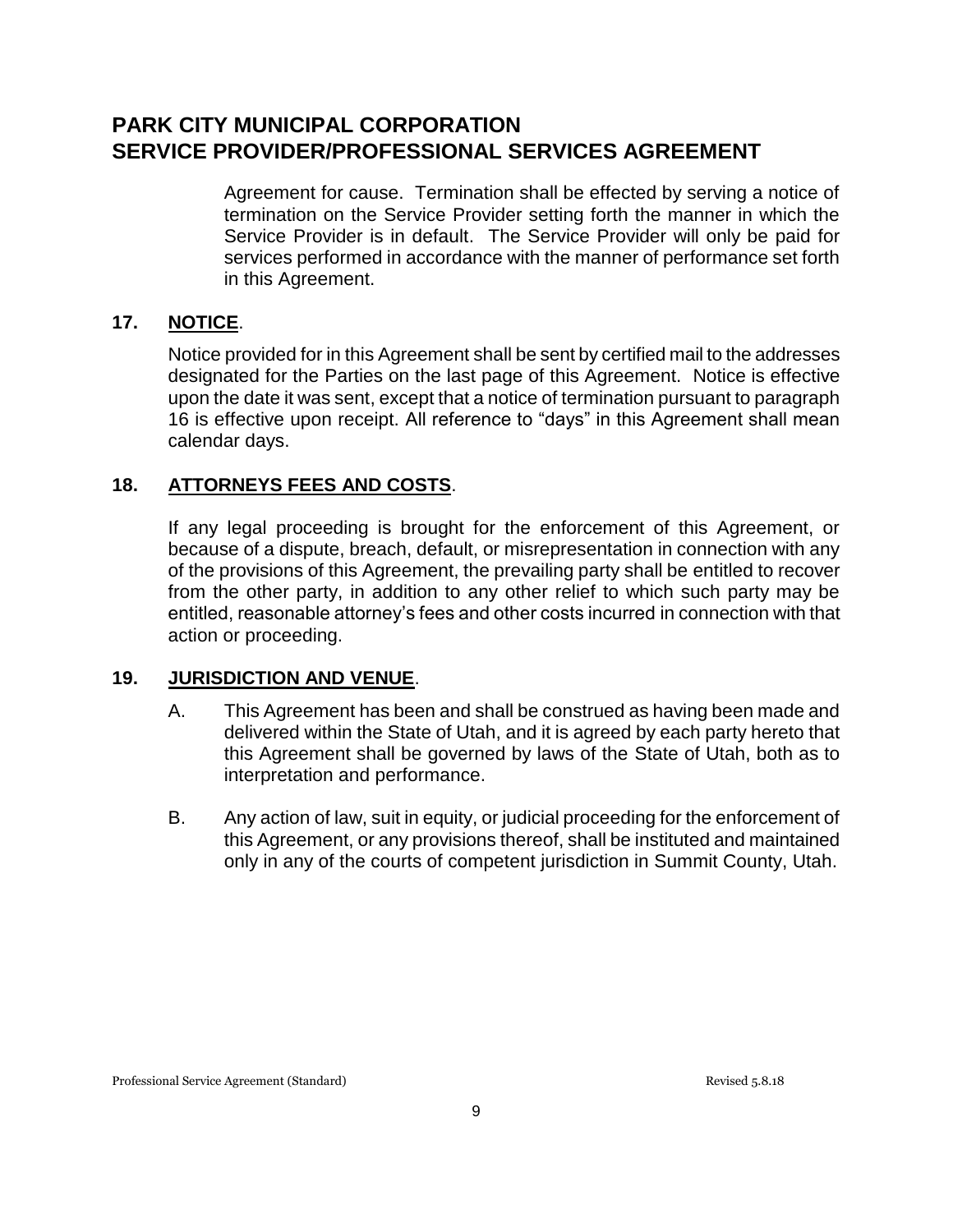### **20. SEVERABILITY AND NON-WAIVER**.

- A. If, for any reason, any part, term, or provision of this Agreement is held by a court of the United States to be illegal, void or unenforceable, the validity of the remaining provisions shall not be affected, and the rights and obligations of the Parties shall be construed and enforced as if the Agreement did not contain the particular provision held to be invalid.
- B. If it should appear that any provision hereof is in conflict with any statutory provision of the State of Utah, said provision which may conflict therewith shall be deemed inoperative and null and void insofar as it may be in conflict therewith, and shall be deemed modified to conform in such statutory provisions.
- C. It is agreed by the Parties that the forgiveness of the non-performance of any provision of this Agreement does not constitute a subsequent waiver of the provisions of this Agreement. No waiver shall be effective unless it is in writing and signed by an authorized representative of the waiving party.

### **21. ENTIRE AGREEMENT**.

.

The Parties agree that this Agreement is the complete expression of the terms hereto and any oral representations or understandings not incorporated herein are excluded. Further, any modification of this Agreement shall be in writing and signed by both Parties. Failure to comply with any of the provisions stated herein shall constitute material breach of contract and cause for termination. Both Parties recognize time is of the essence in the performance of the provisions of this Agreement.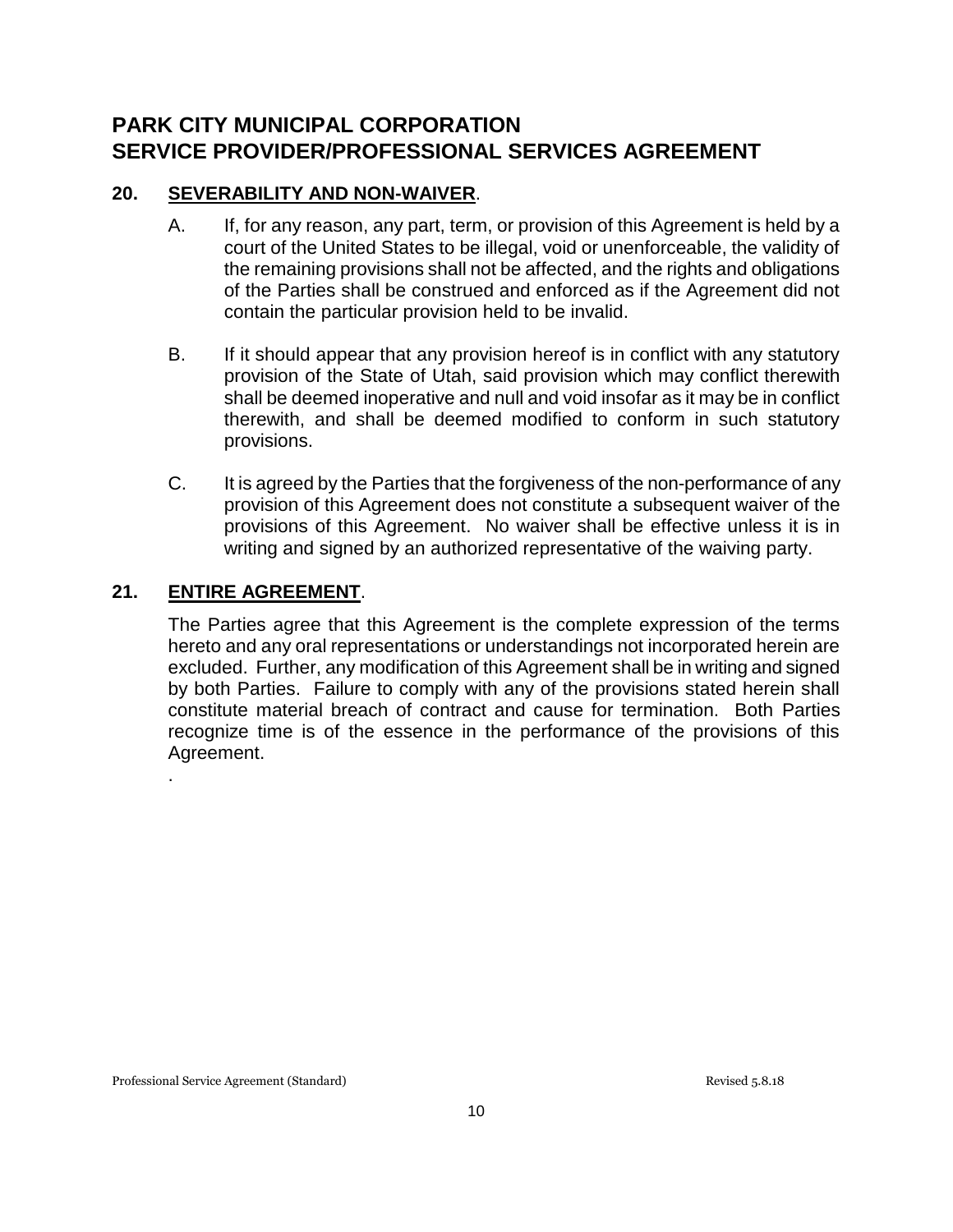IN WITNESS WHEREOF the Parties hereto have caused this Agreement to be executed the day and year first hereinabove written.

### **PARK CITY MUNICIPAL CORPORATION**

\_\_\_\_\_\_\_\_\_\_\_\_\_\_\_\_\_\_\_\_\_\_\_\_\_\_\_\_\_\_\_\_

445 Marsac Avenue Post Office Box 1480 Park City, UT 84060-1480

Diane Foster, City Manager

Attest:

City Recorder's Office

\_\_\_\_\_\_\_\_\_\_\_\_\_\_\_\_\_\_\_\_\_\_\_\_\_\_\_

\_\_\_\_\_\_\_\_\_\_\_\_\_\_\_\_\_\_\_\_\_\_\_\_\_\_\_

Approved as to form:

City Attorney's Office

## **SERVICE PROVIDER NAME**

 Address: Address: City, State, Zip:

Tax ID#:  $\overline{\phantom{a}}$ PC Business License# BL

\_\_\_\_\_\_\_\_\_\_\_\_\_\_\_\_\_\_\_\_\_\_\_\_\_\_\_\_\_\_\_\_\_\_

\_\_\_\_\_\_\_\_\_\_\_\_\_\_\_\_\_\_\_\_\_\_\_\_\_\_\_\_\_\_\_\_\_\_

\_\_\_\_\_\_\_\_\_\_\_\_\_\_\_\_\_\_\_\_\_\_\_\_\_\_\_\_\_\_\_\_\_\_

**Signature** 

Printed name

**Title** 

Professional Service Agreement (Standard) **Revised 5.8.18** Revised 5.8.18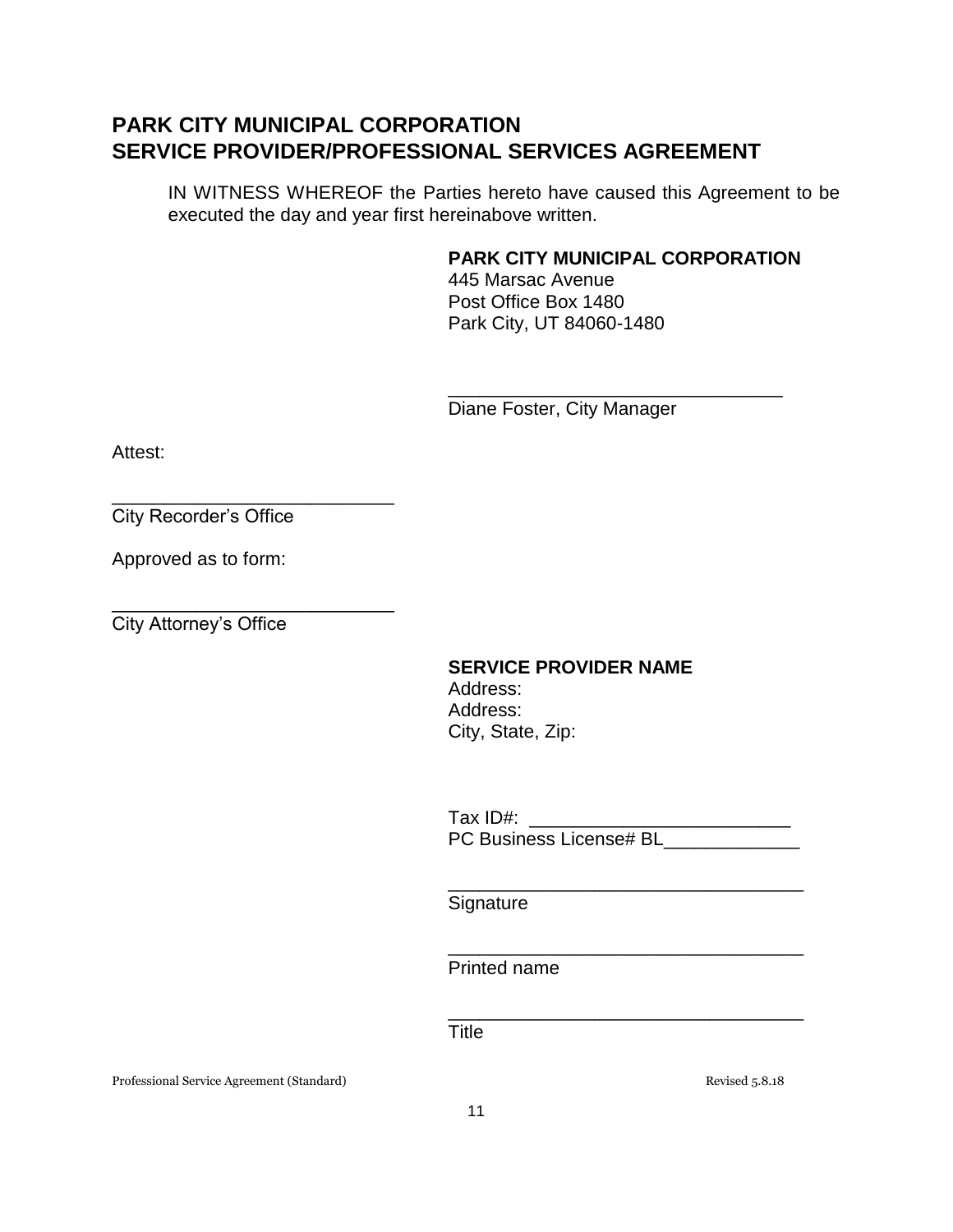| <b>STATE OF UTAH</b>                                                                            |                                             |             |                                                      |  |                              |     |
|-------------------------------------------------------------------------------------------------|---------------------------------------------|-------------|------------------------------------------------------|--|------------------------------|-----|
| <b>COUNTY OF SUMMIT</b>                                                                         | SS.                                         |             |                                                      |  |                              |     |
| On this _____ day of __________________, 20__, personally appeared before me                    |                                             |             | , whose identity is personally known to me/or proved |  |                              |     |
| to me on the basis of satisfactory evidence and who by me duly sworn/affirmed, did say          |                                             |             |                                                      |  |                              |     |
| that he/she is                                                                                  |                                             |             |                                                      |  | ( <i>title</i> or office) of |     |
|                                                                                                 |                                             |             |                                                      |  |                              |     |
| limited liability company), by authority of its Bylaws/Resolution of the Board of Directors (if |                                             |             |                                                      |  |                              |     |
| as to a corporation) or Member Resolution (if as to a limited liability company), and           |                                             |             |                                                      |  |                              |     |
| acknowledged that he/she signed it voluntarily for its stated purpose as                        |                                             |             |                                                      |  |                              |     |
|                                                                                                 |                                             | (title) for |                                                      |  |                              | - a |
|                                                                                                 | corporation (or limited liability company). |             |                                                      |  |                              |     |
|                                                                                                 |                                             |             |                                                      |  |                              |     |

Notary Public

\_\_\_\_\_\_\_\_\_\_\_\_\_\_\_\_\_\_\_\_\_\_\_\_\_\_\_\_\_\_\_\_\_\_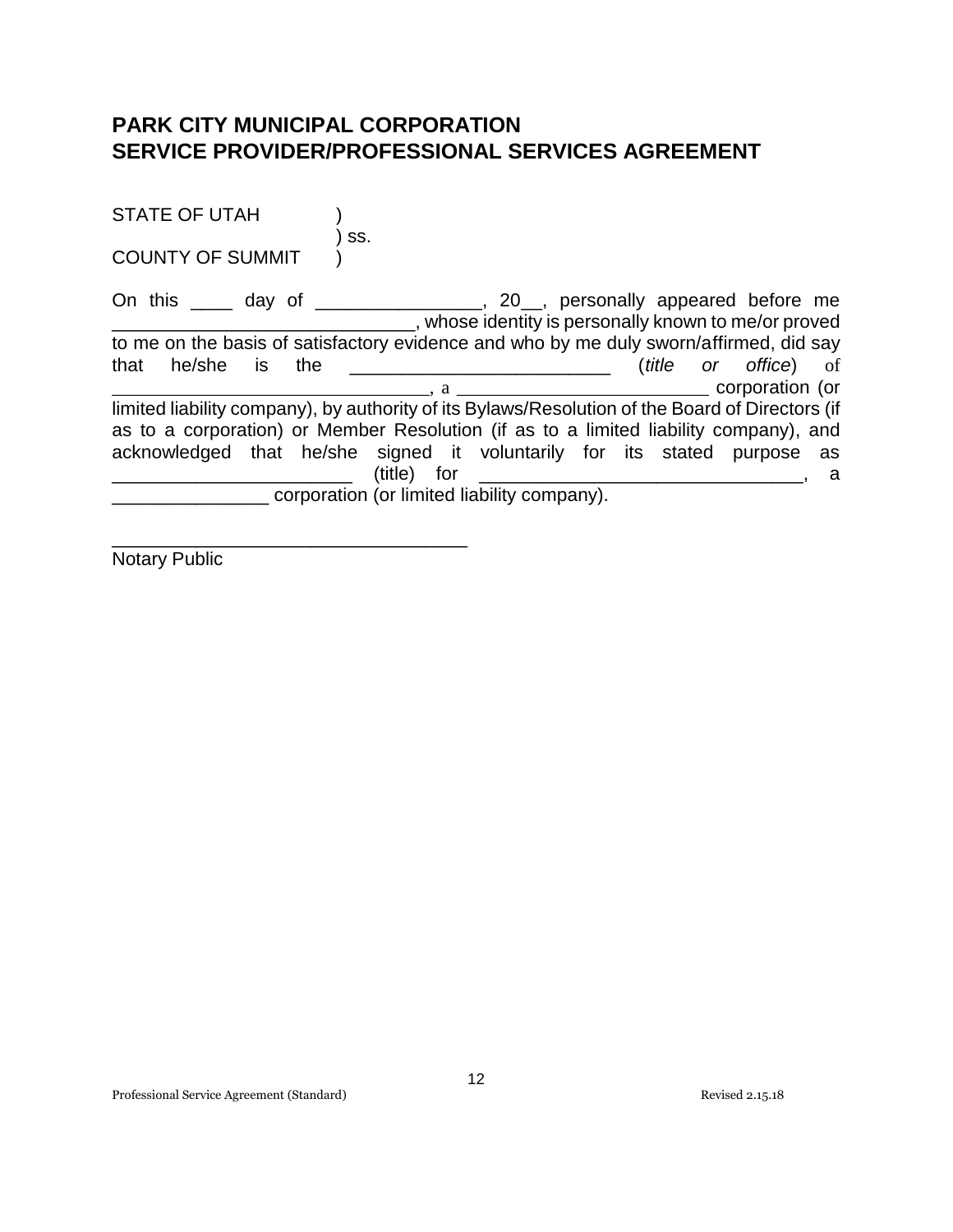### **EXHIBIT "A"**

SCOPE OF SERVICES

Professional Service Agreement (Standard) Revised 2.15.18